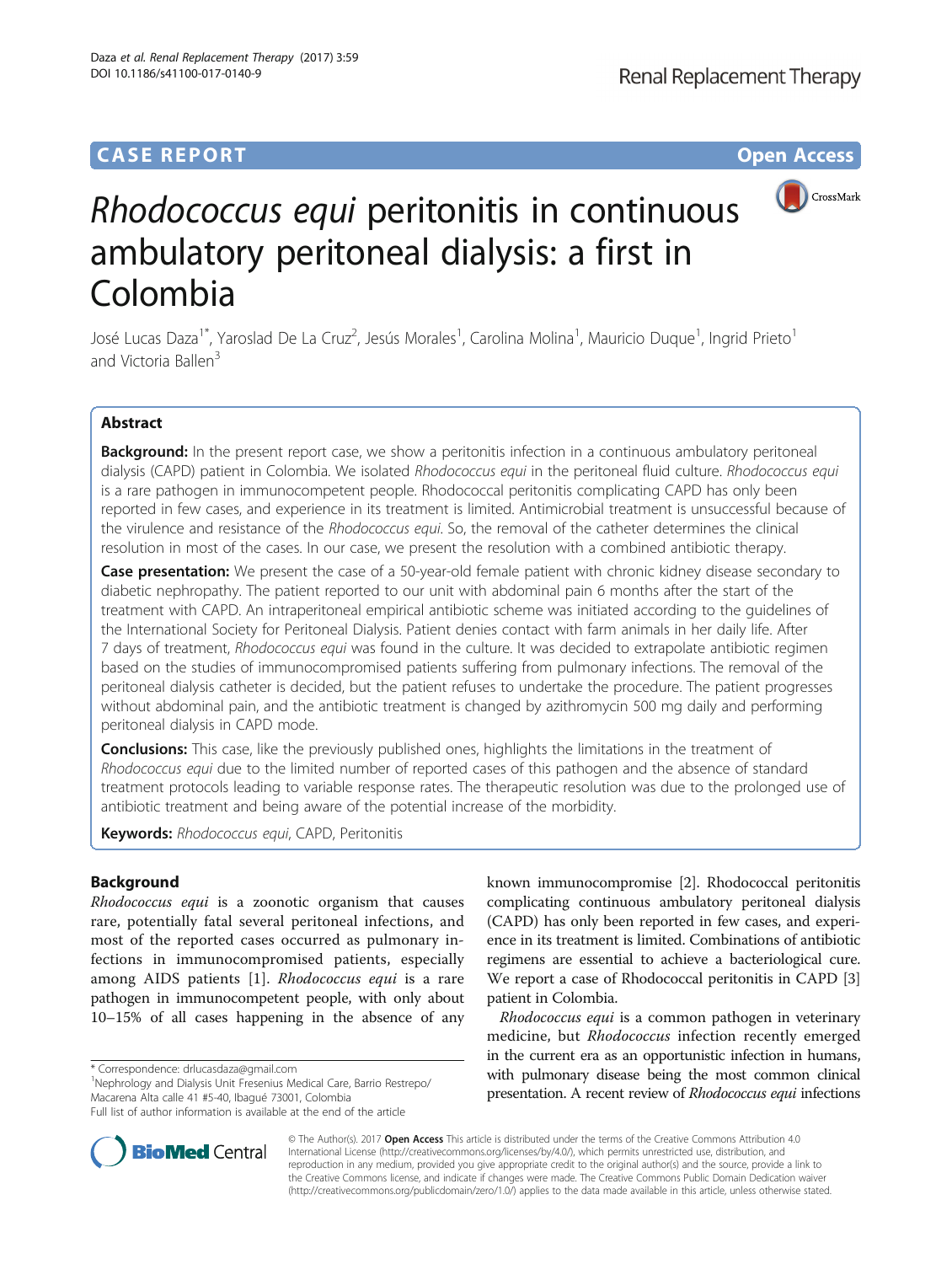in immunocompetent individuals found no suggestive epidemiological contact in 10 of the 19 patients in the case series [\[4](#page-3-0)]. The other published cases of Rhodococcus equi infection are evenly distributed among patients with HIV and patients undergoing chronic immunosuppression after transplantation or treatment [\[5, 6\]](#page-3-0) of other chronic medical disorders. We report a case of Rhodococcus equi peritonitis in CAPD patient in Colombia, and we discuss aspects of pathogenesis, clinical presentation, diagnosis, microbiology, and treatment of this disease entity.

#### Case presentation

We present the case of a 50-year-old female patient with chronic kidney disease secondary to diabetic nephropathy. A peritoneal catheter was placed in the abdomen on May 30, 2015, and the peritoneal dialysis started on June 1, 2015, in continuous ambulatory peritoneal dialysis (CAPD) mode. Was the technique used with four refills per day, using two bags of 1.5% glucose and two bags of 2.3%, intercalated every 6 h? The peritoneal equilibration test (PET) performed at 2 months showed a high average; the patient reported to our unit with abdominal pain 6 months after the start of the treatment.

Routine laboratory tests were conducted with hematocrit 27.7%; hemoglobin 8.79 g/dl; white blood cells 10,100 cells/ mm3 (neutrophils 70.4%, lymphocytes 2.1%, monocytes 0.46%, eosinophils 0.31%, basophils 0.12%), pre-dialysis urea 72.76 mg/dL, creatinine 10.6 mg/dL, sodium 127 meq/L, potassium 2.9 meq/L, serum calcium; 8.32 mg/dL; phosphorus 6.75 mg/dL; PTH 247.1 pg/mL; ferritin 1527 ng/ml; transferrin 1.42 g/L; TSAT 32%; GOT 14 IU/L; GPT 23 IU/ L; alkaline phosphatase 86 IU/L; albumin 3.06 g/dL; HBs Ac 2 IU/L; HbsAg, negative; Ac ANTIHVC, negative; and Ac ANTIHIV negative. Peritoneal fluid is sampled with cloudy appearance, initial white blood cell count of 8100 cells/mm3 (97% polymorphonuclear); no organism was identified in gram stain, and direct KOH study was negative. No changes in chest X-ray.

An intraperitoneal empirical antibiotic treatment with cefazolin 1 g daily plus amikacyn 2 mg/kg was initiated according to the guidelines of the International Society for Peritoneal Dialysis. The patient denies contact with horses or farm animals in her daily life. The therapeutic protocol of local peritonitis was partially responsive. After 72 h, the peritoneal fluid is reevaluated, obtaining a clear-looking liquid, white cells of 427 cells/mm3 (95% polymorphonuclear), the culture reported gram-positive non-branched bacilli. It was decided to continue with the same course of antibiotics regimen. Blood cultures were performed without any microbiological isolation. After 7 days of treatment, *Rhodococcus equi* was found in the culture. It was decided to extrapolate the intraperitoneal vancomycin and meropenem antibiotic regimen

based on studies of immunocompromised patients suffering from pulmonary infections by Rhodococcus equi.

The patient presents tachycardia with other vital signs in normal parameters, persistent abdominal, oral route intolerance, diffuse abdominal pain of moderate intensity, chills, isolated episodes of vomiting, and no response to antiemetics (metoclopramide). A new collection of peritoneal fluid is performed with white cells of 60 cells/mm3 (50% polymorphonuclear). The removal of the peritoneal dialysis catheter is decided, but the patient refuses to undertake the procedure. The patient is hospitalized, and a tomography of the abdomen and pelvis with oral and intravenous contrast is performed without evidence of collections and without the involvement of other parenchymas. Blood and urine routine tests and culture are done are normal. The patient progresses without abdominal pain, and the antibiotic treatment is changed by azithromycin 500 mg daily for 3 weeks, currently in its 16th week of treatment after asymptomatic peritonitis and performing peritoneal dialysis in CAPD mode. The patient did not present respiratory symptoms during the course of the clinical follow-up.

#### Methods

From the bag containing the peritoneal fluid, two aliquots of 50 ml are extracted, one to be processed and the other to be stored as a counter sample. In addition, two small tubes are removed for cytochemical examination. Initially, pretreatment of samples larger than 1 ml was performed in the test tubes with a differential centrifuge at 2500 rpm for 15 min according to the Recommendations of the Spanish Society of Infectious Diseases and Clinical Microbiology without obtaining microbiological development. It was decided to gradually increase the parameters of low speed centrifugation until obtaining microbiological development with 6000 rpm for 30 min (it is interpreted or concluded from this maneuver that the antibiotic did not allow the microbial development in the cultures, and that the method of differential centrifugation kept the contact of the bacteria with the antimicrobial) [\[7](#page-3-0)]. 30 mL of the supernatant is discarded, and the sediment is resuspended. Ten milliliters of this sediment is inoculated into a blood culture bottle and seeded in blood agar, MacConkey Agar, and chocolate agar, which are incubated at 35–37 °C for up to 72 h, with growth review every 24 h. The blood culture bottle is left to incubate for up to 7 days. If the growth is observed in the agars or if the bottle is detected positive, the isolated microorganism is identified by the WalkAway equipment of Beckman Coulter (see Fig. [1](#page-2-0)).

In addition, a gram stain of the sample is performed by placing a smear on a lamina and it is colored as follows: 60 s with methyl violet then washed with water; 60 s with gram Lugol then washed with water; alcohol and acetone for 30 s then washed with water and finally colored with gram fuscine for 60 s; and a final wash is performed again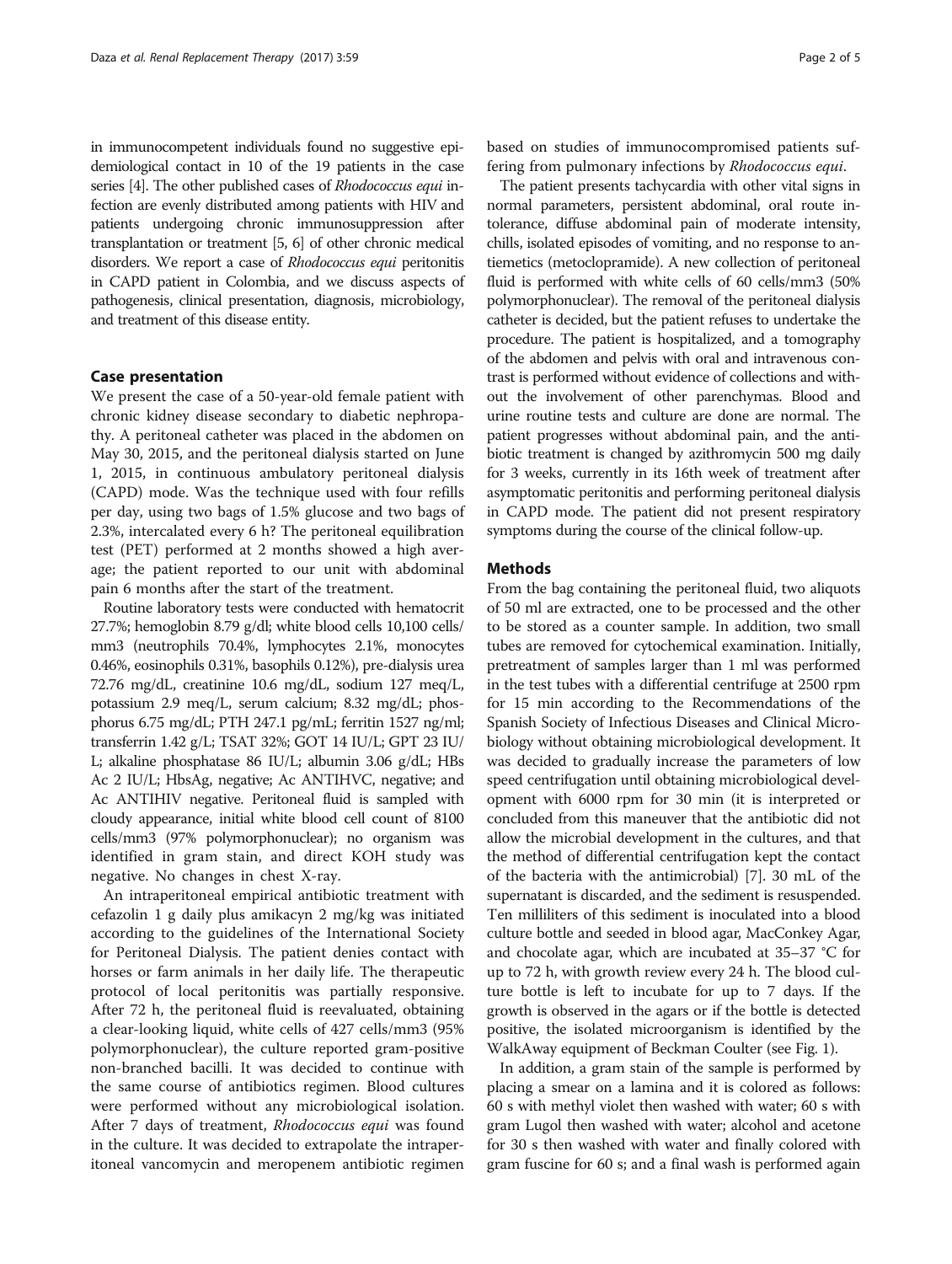<span id="page-2-0"></span>

with water. The smear is left to dry and then examined under a microscope, and the observation is reported.

### **Discussion**

Rhodococcus equi is a well-known cause of pneumonia in horses and immunocompromised human beings [\[8](#page-4-0)]. It is a rare disease, and there has been a variable success in the treatment of Rhodococcus equi infections, both in pulmonary and extrapulmonary diseases in immunosuppressed patients, particularly those with HIV. The first case of human Rhodococcus equi infection was reported in 1967 in a patient with autoimmune hepatitis and under a high-dose steroid treatment. Since then, there have been rare cases reported in patients with HIV and solid organ transplantation where the major involvement is cavitating [[9](#page-4-0)–[11\]](#page-4-0) pneumonia. The introduction of highly active antiretroviral therapy (HAART) is one of the main determining factors in the survival of these patients, for whom the mortality rate was 80% [[12](#page-4-0)].

There are very few cases reported in the literature of Rhodococcus equi peritonitis, most of which are found in Hong Kong [\[13\]](#page-4-0); the presumption is that there is a direct inoculation through contact contamination of the peritoneal dialysis catheter. Antimicrobial treatment is unsuccessful because of the virulence and resistance of the Rhodococcus equi, so the removal of the catheter determines the clinical resolution in most of the cases [\[14\]](#page-4-0).

Rhodococcus equi is a soil-inhabited organism transported in the intestine of many herbivores and widespread in its environment. The patient denied direct contact with livestock, does not work in the agricultural sector, and lives in a rural area. The presentation of this case was presented to our department probably due to the contamination during manual exchanges. This is a global distribution environmental pathogen found in air, water, and land. It colonizes the intestines of omnivores and herbivores, especially horses; direct contact with animals, their excrements, and the manure can be the source of infection, and as all intracellular microorganisms, the infection is difficult to eradicate. The estimated mortality is 11% for immunocompetent patients and 55% for patients with AIDS; for peritoneal dialysis related to peritonitis, the mortality and morbidity are difficult to estimate because there are very few cases. Table 1 shows its classification, possibility of isolation in humans, and some of the synonyms found in the literature.

The red pigment known as *Rhodococcus* = red coconut is not usually appreciated in cultures with less than 4 days; after this time, the colonies may appear salmon-colored, slightly red, pale yellow, or even fall short of pigment or in pink aspect, as shown in Fig. 1. In old cultures, the colonies may appear to be dry, rough, and red-orange colored, reverting to its original aspect when performing a new subculture.

In our case, the incomplete response to the antimicrobial treatment on the fifth day would lead to the extraction of the peritoneal dialysis catheter to reduce the patient's chances of morbidity and preserve the peritoneal membrane. The results of the peritoneal fluid culture were obtained on the eighth day of therapy. At that time, the removal of the catheter was considered, and a review of the literature on pulmonary infections triggered a change in antimicrobial scheme with intraperitoneal vancomycin as follows for 10 days oral azithromycin was added for 3 weeks. The patient has been responding favorably to this treatment for 16 weeks [\[15](#page-4-0)].

The intracellular pathogen condition confers Rhodococcus equi special characteristics regarding the sensitivity studies and the choice of antibiotic treatment. In this case, in vitro sensitivity is not always correlated with in vivo efficacy. On the other hand, the success of the treatment depends on the use of lipophilic antibiotics that can penetrate the macrophages-neutrophils and be active in an environment with low oxygen concentrations and an acid pH where the organism survives. In vitro studies have shown the activity of different antimicrobial agents, as summarized in Table [2.](#page-3-0)

|  |  | <b>Table 1</b> Rhodococcus genus classification, isolated from human |  |  |
|--|--|----------------------------------------------------------------------|--|--|
|  |  | beings and previous taxonomic references [18, 19]                    |  |  |

| Specie                    | humans     | Isolated from Previous references          |
|---------------------------|------------|--------------------------------------------|
| Rhodococcus coprophilus   | <b>DNF</b> | <b>DNF</b>                                 |
| Rhodococcus equi          | $^{+}$     | Corynebacterium equi<br>Nocardia restricta |
| Rhodococcus erythropolis  | $^{+}$     | Corynebacterium<br>aurantiacum             |
| Rhodococcus fascians      | $^{+}$     | Rhodococcus Iuteus                         |
| Rhodococcus rhodochrous   | $^{+}$     | Rhodococcus roseus                         |
| Rhodococcus ruber         | <b>DNF</b> | Streptothrix rubra                         |
| Rhodococcus marinonascens | <b>DNF</b> | Rhodococcus marininascens                  |

DNF data not found; + published references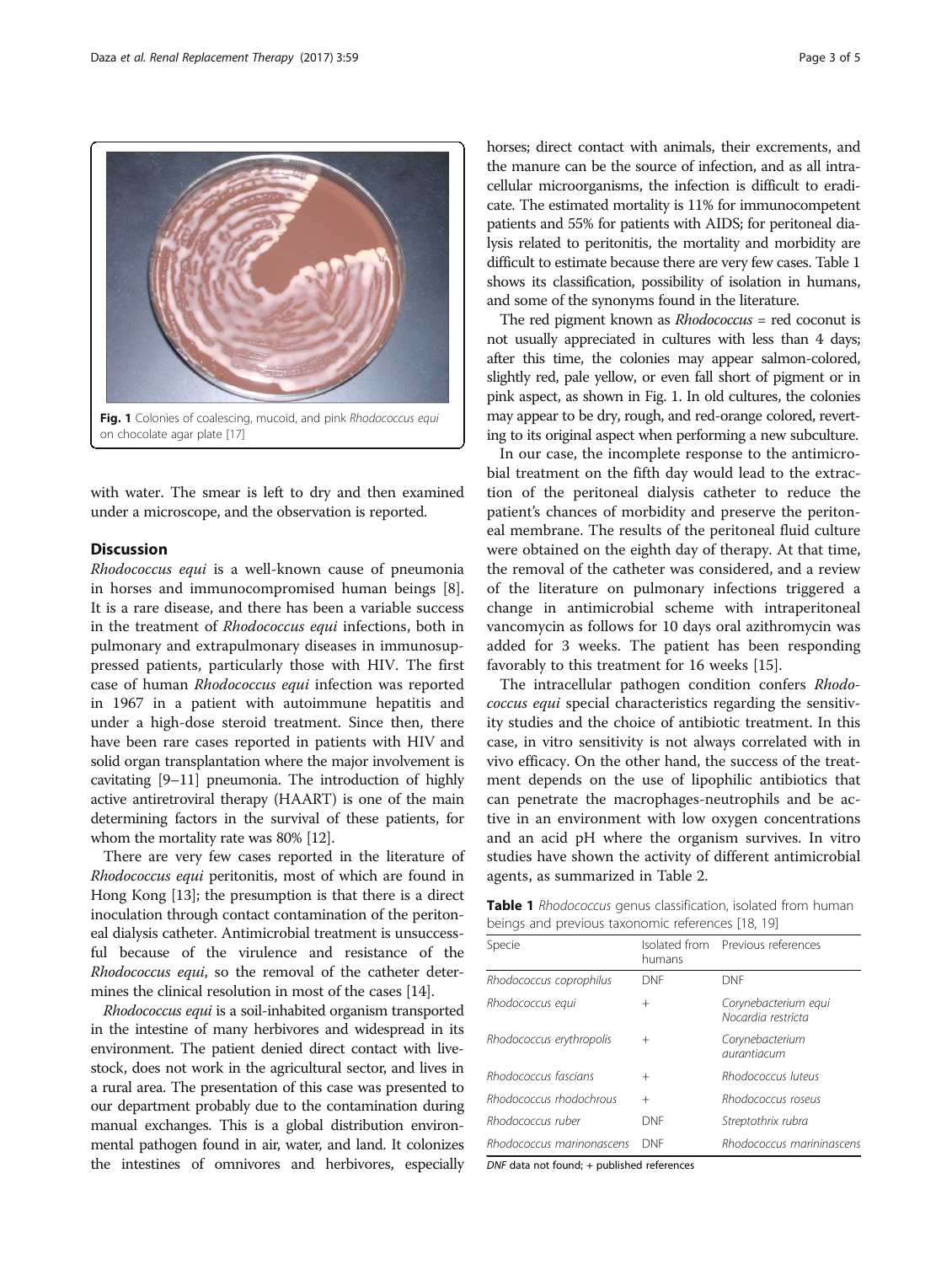<span id="page-3-0"></span>Table 2 Rhodococcus equi in vitro sensibility [\[19\]](#page-4-0)

| Good              | Variable        | Resistant        |
|-------------------|-----------------|------------------|
| Carbapenems       | Aminoglucosides | Penicillins      |
| Glycopeptides     | Clindamycin     | Aminopenicillins |
| Ouinolones        | Tetracyclines   | Cephalosporins   |
| <b>Macrolides</b> | Clindamycin     |                  |
| Rifampin          |                 |                  |

#### Conclusions

This case, like the previously published ones, highlights the limitations in the treatment of Rhodococcus equi due to the limited number of reported cases of this pathogen and the absence of standard treatment protocols leading to variable response rates. In our experience, the infection was treated adequately without the removal of the PD catheter. A thorough bibliographical search was performed, and there is no theoretical evidence to maintain the catheter. In our case, it was decided by the patient's request to maintain such access with an appropriate subsequent evolution. In summary, given the rather unpredictable response to the different treatments and considering the standard recommendations made by the International Society for Peritoneal Dialysis (ISPD), the extraction of the PD catheter would be indicated when there is refractory peritonitis defined as an effluent failure after the fifth day of appropriate antibiotic treatment [\[16\]](#page-4-0).

In this case, the therapeutic resolution was due to the prolonged use of antibiotic treatment and being aware of the potential increase of the morbidity and compromise of the integrity of the peritoneal membrane.

This case highlights the success of the management of peritoneal dialysis with secondary peritonitis. In rare cases, the delay in the isolation of Rhodococcus equi jeopardizes the continuity of the dialysis leading to catheter removal and the passage to hemodialysis based on the recommendations of the International Society for Peritoneal Dialysis (ISPD). Prolonged antimicrobial therapy has shown variable rates of success in the few cases reported to date and with variable results despite preserving the catheter and continuing in such kidney replacement therapy.

#### Abbreviations

AIDS: Acquired immune deficiency syndrome; CAPD: Continuous ambulatory peritoneal dialysis; DNF: Data not found; HAART: Highly active antiretroviral therapy; ISPD: International Society for Peritoneal Dialysis; PD: Peritoneal dialysis; PET: The peritoneal equilibration test

#### Acknowledgements

The authors would like to express their sincere thanks to the medical and nursery staffs of Dialysis Unit Fresenius Medical Care, Ibagué-Colombia for collecting the samples of the patient and analyzing the samples.

#### Funding

Not applicable. Our manuscript does not contain any funding.

#### Availability of data and materials

The data and materials were all included in the manuscript.

#### Authors' contributions

JLD and YDLC are responsible for the writing of the manuscript. JLD and YDLC performed the acquisition and interpretation of data and drafted and revised the manuscript. VB helped to draft the manuscript. All authors read and approved the final manuscript.

#### Ethics approval and consent to participate

Written informed consent was obtained from the patient for publication of this case report, and the accompanying images were additioned at the bibliographic references. This study/report was approved by the Ethical Committee of the Hospital de Clínicas José de San Martín (approval number: HCJSM12/16) and was conducted in accordance with the National Law on the protection of personal data No 25.326 and the Declaration of Helsinki (Last version, Fortaleza 2013).

#### Consent for publication

Written informed consent was obtained from the patient for publication of this case report, and the accompanying images were additioned at the bibliographic references.

#### Competing interests

The authors declare that they have no competing interests.

#### Publisher's Note

Springer Nature remains neutral with regard to jurisdictional claims in published maps and institutional affiliations.

#### Author details

<sup>1</sup>Nephrology and Dialysis Unit Fresenius Medical Care, Barrio Restrepo/ Macarena Alta calle 41 #5-40, Ibagué 73001, Colombia. <sup>2</sup>Division of Nephrology, Hospital de Clínicas José de San Martín, Universidad de Buenos Aires, Avenida Córdoba 2351, Buenos Aires, Argentina. <sup>3</sup>Microbiology Service Idime, Ibagué, Colombia.

#### Received: 29 March 2017 Accepted: 27 November 2017 Published online: 19 December 2017

#### References

- 1. Drancourt M, Bonnet E, Gallais H, Peloux Y, Raoult D. Rhodococcus equi infection in patients with AIDS. J Inf Secur. 1992;24:123–31. [https://www.](https://www.ncbi.nlm.nih.gov/pubmed/?term=Rhodococcus+equi+infection+in+patients+with+AIDS+drancourt) [ncbi.nlm.nih.gov/pubmed/?term=Rhodococcus+equi+infection+in+patients](https://www.ncbi.nlm.nih.gov/pubmed/?term=Rhodococcus+equi+infection+in+patients+with+AIDS+drancourt) [+with+AIDS+drancourt](https://www.ncbi.nlm.nih.gov/pubmed/?term=Rhodococcus+equi+infection+in+patients+with+AIDS+drancourt).
- 2. Weinstock DM, Brown AE. Rhodococcus equi: an emerging pathogen. Clin Infect Dis. 2002;34:1379–85. [https://www.ncbi.nlm.nih.gov/pubmed/](https://www.ncbi.nlm.nih.gov/pubmed/11981734) [11981734](https://www.ncbi.nlm.nih.gov/pubmed/11981734).
- 3. Tang S, Lo CY, Lo WK, Ho M, Chen IKP. Rhodococcus peritonitis in continuous ambulatory peritoneal dialysis. Nephrol Dial Transplant. 1996;11: 201–2.<https://www.ncbi.nlm.nih.gov/pubmed/8649638>.
- 4. Kedlaya I, Ing MB, Wong SS. Rhodococcus equi infections in immunocompetent hosts: case report and review. Clin Infect Dis. 2001;32: E39–46. [https://www.ncbi.nlm.nih.gov/pubmed/?term=Kedlaya+I%2C+Ing](https://www.ncbi.nlm.nih.gov/pubmed/?term=Kedlaya+I%2C+Ing+MB%2C+Wong+SS.+Rhodococcus+equi+infections+in+immunocompetent+hosts%3A+case+report+and+review) [+MB%2C+Wong+SS.+Rhodococcus+equi+infections+in](https://www.ncbi.nlm.nih.gov/pubmed/?term=Kedlaya+I%2C+Ing+MB%2C+Wong+SS.+Rhodococcus+equi+infections+in+immunocompetent+hosts%3A+case+report+and+review) [+immunocompetent+hosts%3A+case+report+and+review.](https://www.ncbi.nlm.nih.gov/pubmed/?term=Kedlaya+I%2C+Ing+MB%2C+Wong+SS.+Rhodococcus+equi+infections+in+immunocompetent+hosts%3A+case+report+and+review)
- 5. Arya B, Hussian S, Hariharan S. Rhodococcus equi pneumonia in a renal transplant patient: a case report and review of literature. Clin Transpl. 2004;18: 748–52. [https://www.ncbi.nlm.nih.gov/pubmed/?term=Arya+B%2C+Hussian](https://www.ncbi.nlm.nih.gov/pubmed/?term=Arya+B%2C+Hussian+S%2C+Hariharan+S.+Rhodococcus+equi+pneumonia+in+a+renal+transplant+patient%3A+a+case+report+and+review+of+literature.+Clin+Transpl) [+S%2C+Hariharan+S.+Rhodococcus+equi+pneumonia+in+a+renal+transplant](https://www.ncbi.nlm.nih.gov/pubmed/?term=Arya+B%2C+Hussian+S%2C+Hariharan+S.+Rhodococcus+equi+pneumonia+in+a+renal+transplant+patient%3A+a+case+report+and+review+of+literature.+Clin+Transpl) [+patient%3A+a+case+report+and+review+of+literature.+Clin+Transpl](https://www.ncbi.nlm.nih.gov/pubmed/?term=Arya+B%2C+Hussian+S%2C+Hariharan+S.+Rhodococcus+equi+pneumonia+in+a+renal+transplant+patient%3A+a+case+report+and+review+of+literature.+Clin+Transpl).
- 6. Kittner JM, Jacobs R, Buyny S, Peest D, Stoll M, Schmidt RE. Adult onset of Tcell deficiency with impaired CD2 expression complicated by Rhodococcus infection: a case report. Ann Allergy Asthma Immunol. 2007;98:294–8. [https://www.ncbi.nlm.nih.gov/pubmed/?term=Kittner+JM%2C+Jacobs](https://www.ncbi.nlm.nih.gov/pubmed/?term=Kittner+JM%2C+Jacobs+R%2C+Buyny+S%2C+Peest+D%2C+Stoll+M%2C+Schmidt+RE.+Adult+onset+of+T-cell+deficiency+with+impaired+CD2+expression+complicated+by+Rhodococcus+infection%3A+a+case+report) [+R%2C+Buyny+S%2C+Peest+D%2C+Stoll+M%2C+Schmidt+RE.+Adult](https://www.ncbi.nlm.nih.gov/pubmed/?term=Kittner+JM%2C+Jacobs+R%2C+Buyny+S%2C+Peest+D%2C+Stoll+M%2C+Schmidt+RE.+Adult+onset+of+T-cell+deficiency+with+impaired+CD2+expression+complicated+by+Rhodococcus+infection%3A+a+case+report) [+onset+of+T-cell+deficiency+with+impaired+CD2+expression+complicated](https://www.ncbi.nlm.nih.gov/pubmed/?term=Kittner+JM%2C+Jacobs+R%2C+Buyny+S%2C+Peest+D%2C+Stoll+M%2C+Schmidt+RE.+Adult+onset+of+T-cell+deficiency+with+impaired+CD2+expression+complicated+by+Rhodococcus+infection%3A+a+case+report) [+by+Rhodococcus+infection%3A+a+case+report.](https://www.ncbi.nlm.nih.gov/pubmed/?term=Kittner+JM%2C+Jacobs+R%2C+Buyny+S%2C+Peest+D%2C+Stoll+M%2C+Schmidt+RE.+Adult+onset+of+T-cell+deficiency+with+impaired+CD2+expression+complicated+by+Rhodococcus+infection%3A+a+case+report)
- 7. García-Lechuz Moya JM, González López JJ, Orta Mira N, Sánchez Romero MI. Recogida, transporte y procesamiento general de las muestras en el laboratorio de Microbiología. Documentos Sociedad Española de Enfermedades Infecciosas y Microbiología Clínica (SEIMC). 2nd edition. 2017; 33–50. [http://www.seimc.org/documentoscientificos.php?mn\\_MP=3&mn\\_](http://www.seimc.org/documentoscientificos.php?mn_MP=3&mn_MS=358) [MS=358.](http://www.seimc.org/documentoscientificos.php?mn_MP=3&mn_MS=358)